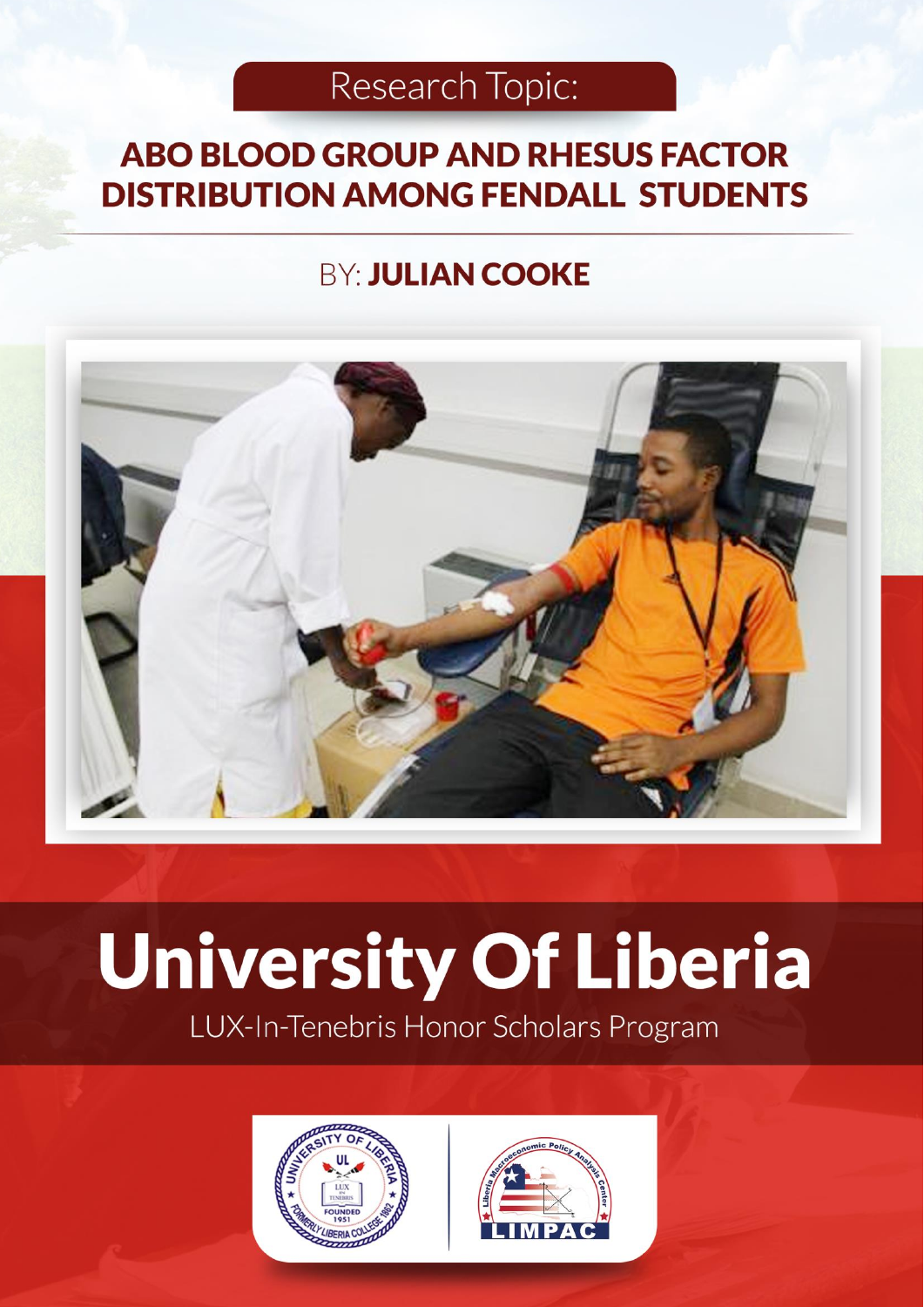ABO Blood Group and Rhesus factor Distribution among Fendall Students

#### **Chapter One: Introduction**

#### **Background of the Study**

The term human blood group systems is defined by International Society of Blood Transfusion as systems in the human species where cell-surface antigens—in particular, those on blood cells—are controlled at a single gene locus or by two or more very closely linked homologous genes with little or no observable recombination between them, and include the common ABO and Rh- (Rhesus) antigen systems, as well as many others; thirty-five major human systems are identified as of November 2014 (Dean, 2016).

Among the various factors that contribute to a person's individuality are antigens attached to surface of red blood cells and naturally occurring antibodies that circulate in the serum. The ABO blood group and Rhesus (Rh) factor blood group are two of the most notable type groups in humans due to their importance and association with blood transfusion (Khattak, *et al.* 2008). The mode of inheritance of the ABO blood group follows the multiple allelic mode of inheritance and is quite stable to be used to exclude paternity in paternity issues. The Rh antigen is named after the rhesus monkey, Macaca mulatta where it was initially detected. There are two theoretical models that attempt to explain the pattern of inheritance. The Wiener system postulates a single gene locus with a series of at least ten multiple alleles. The Fisher system assumes the existence of at least three closely linked loci designated as C, D, and E. Both are currently in use and are still being studied. However, only the presence of the D antigen in the Fisher system serves as the basis for classification of the Rh blood group; this way, the mode of inheritance is simply single gene inheritance with accompanying dominance. The most notable medical importance of this blood group system is the occurrence of Rh incompatibility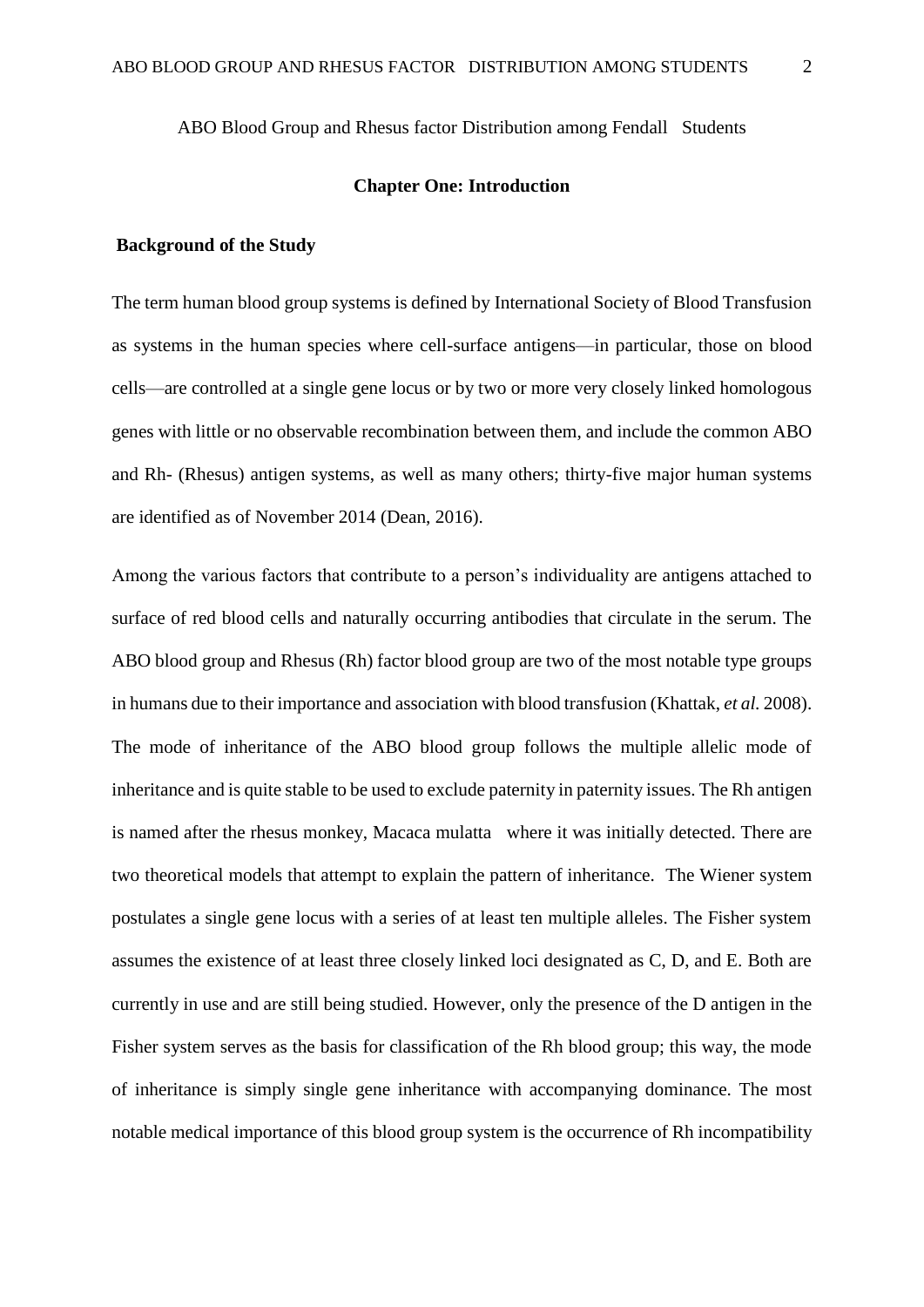between mother and fetus, which is a major factor in the development of erythroblastosis fetalis or hemolytic disease of the newborn (Dennis *et al*., 1998).

It was in 1901, that Austrian-American immunologist and pathologist Karl Landsteiner discovered human blood groups. Karl Landsteiner's work helps to determine blood groups and thus opened a way for blood transfusions which can be carried out safely. He was awarded the Nobel Prize in Physiology or Medicine in 1930 for this discovery (*Farhud et. al, 2013*).

Death of the patient was the result in most cases before 1900, when blood transfusion was attempted. Blood transfusion was made much safer by the discovery of blood groups, as blood of the same ABO group could be chosen for each patient. However, there were still many cases of unexplained blood transfusion reactions. Biologists still went in search of these unexplained questions (Farhud *et. al*, 2013).

In 1902, the fourth main type, AB was found by Decastrello and Sturli. It was the observations of Levine and Stetson in 1939, and Landsteiner and Weiner in 1940 that laid the foundations of our knowledge about the remaining major blood group, the Rhesus system. Once reliable tests for Rhesus grouping had been established, transfusion reactions became rare! For this discovery Landsteiner was awarded the Nobel Prize in Physiology or Medicine in 1930 (Farhud *et. al,* 2013).

The fact that a person with one blood type produces antibodies against another blood type, it is important that individuals be given compatible blood types for transfusions. For example, a person with blood type B makes antibodies against blood type A. If this person is given blood of type A, his or her type A antibodies will bind to the antigens on the type A blood cells and initiate a cascade of events that will cause the blood to clump together. This can be deadly as the clumped cells can block blood vessels and prevent proper blood flow in the cardiovascular system (Bailey, 2017).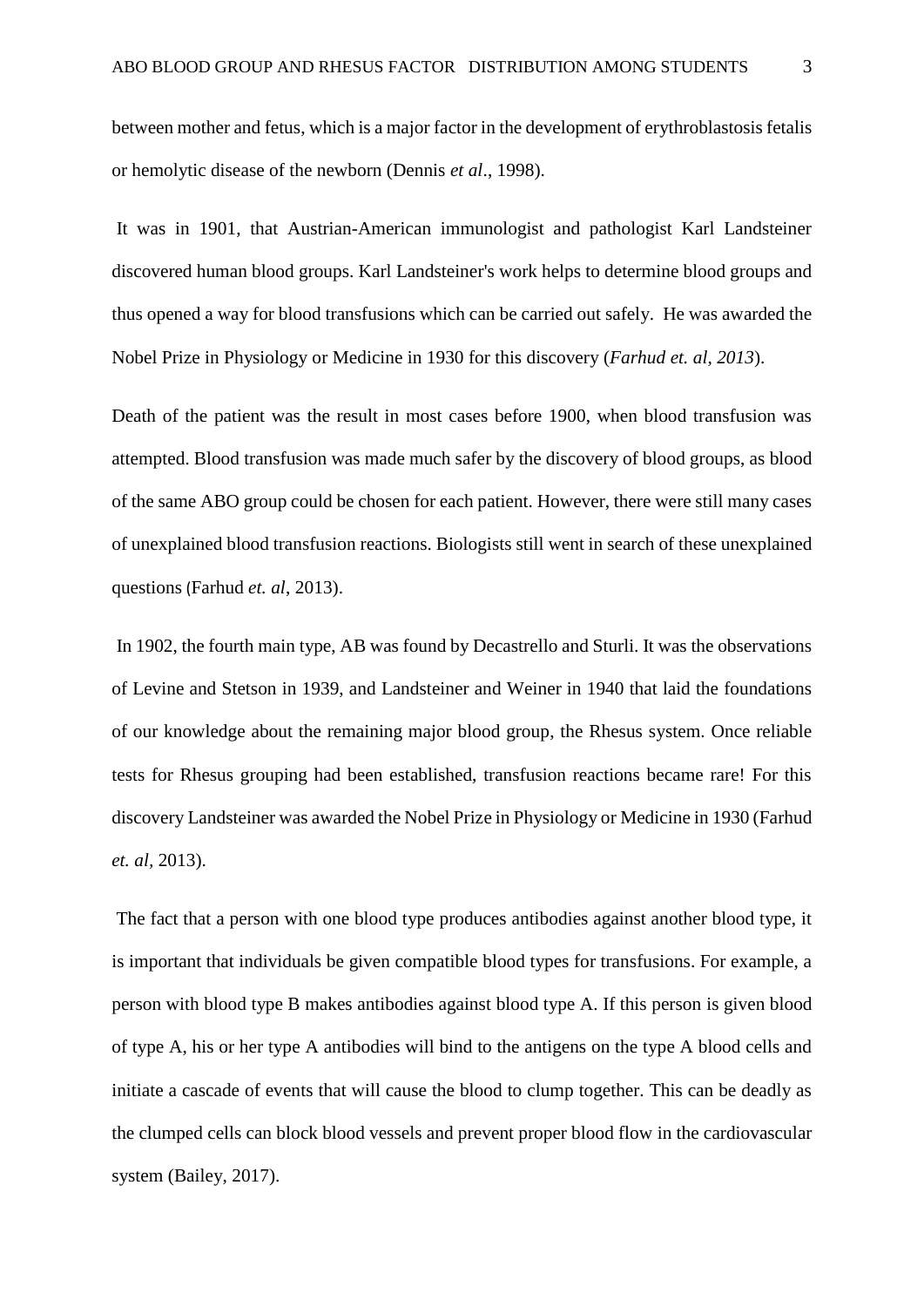Additionally, a person who is Rh- produces antibodies against Rh+ blood cells if exposed to them. A person can become exposed to Rh+ blood in instances such as a blood transfusion or a pregnancy where the Rh- mother has an Rh+ child. In the case of an Rh- mother and Rh+ fetus, exposure to the blood of the fetus can cause the mother to build up antibodies against the child's blood. This can result in hemolytic disease in which fetal red blood cells are destroyed by antibodies from the mother (Bailey, 2017).

#### **Statement of the Problem**

This study was conducted to investigate the ABO Blood group and Rh factor distribution among Fendall students of the University of Liberia. For the safe transfusion of blood from donor to recipient, it is necessary that donor's blood type (especially the ABO and Rh factors) be determined in order to avoid the negative immune response. According to the Nobel Prize website, mixing two different blood types can lead to blood clumping or agglutination. The clumped red cells can crack and cause toxic reactions. Blood group antigens are hereditarily determined and play a vital role in blood transfusion safety, understanding the genetics, inheritance pattern and disease susceptibility ( Mathur *et. al*, 2017).

#### **Significance of the Research**

This research study is important because its findings will inform the appropriate stakeholders in the health sector about the sources of potential blood donors. Also, the findings of this study will add to the existing literature in field. Additionally, it is hoped that this research will serve as a reference for future research on the investigation of blood groups distribution within a given population.

#### **Purpose of the Study**

The intents of this research were: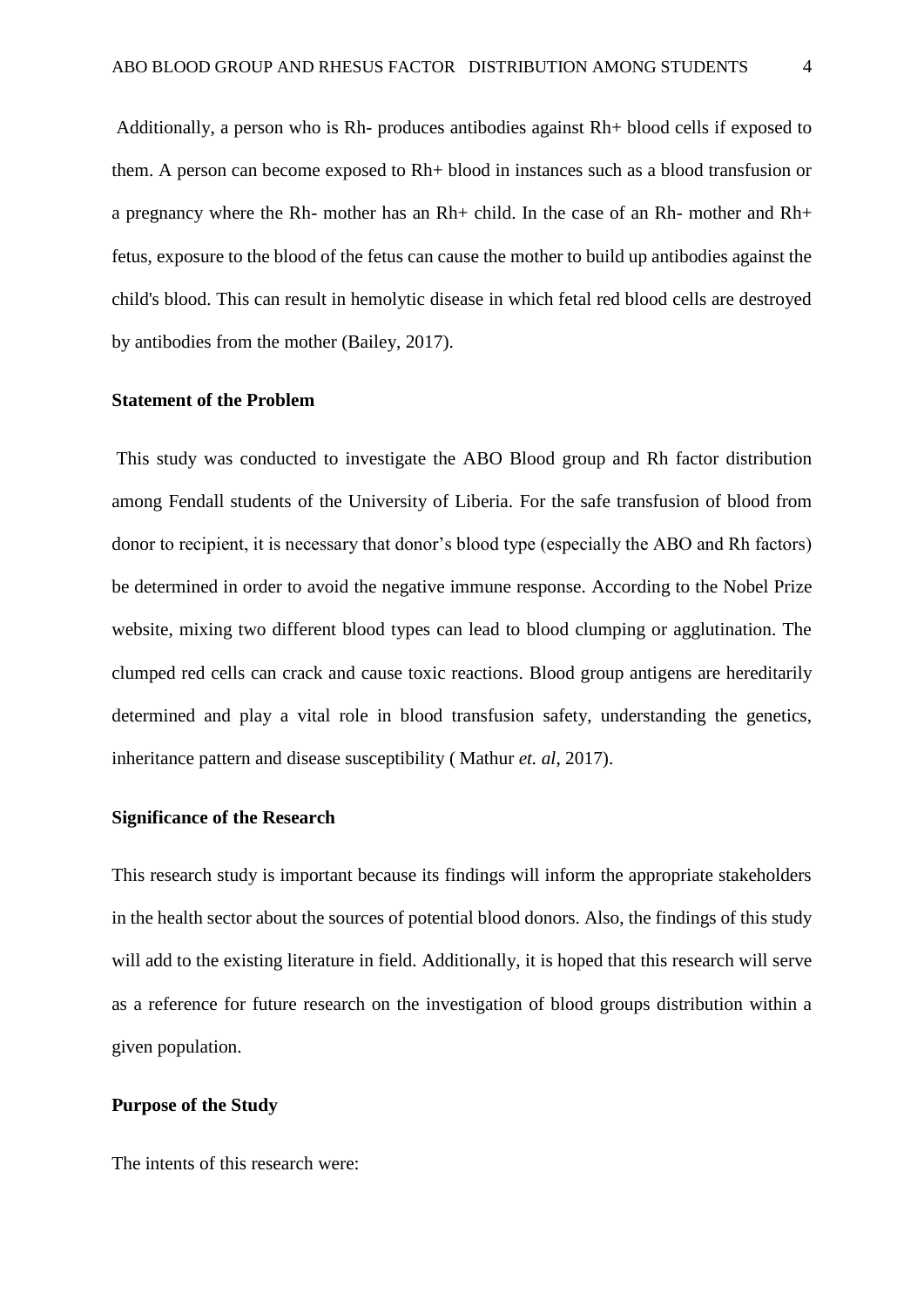- 1. to determine the ABO blood group and Rhesus factor frequency distribution among Fendall students of the University of Liberia;
- 2. to determine the frequency distribution of the ABO blood group among the students;
- 3. to determine the frequency distribution of Rh blood group among the students; and
- 4. to determine the prevalent blood types among the students.

#### **Delimitations of the Study**

The research took place in District Number One in Montserrado Count. Specifically, the research study was restricted to students of the Fendall Campus of the University of Liberia. ABO blood group and Rh Factors were the foci.Participants were selected on a volunteer basis.

#### **Limitations of the Study**

The researcher used small number of participants. The materials needed for the conduct of the study was limited in number. Findings of this study cannot be generalized to the entire student population at Fendall Campus.

#### **Chapter Two: Literature Review**

There are several articles and journals published on the Determination of Gene Frequency and Distribution of the ABO and Rh blood groups system in human immunity, blood transfusion and organ transplantation. The literature review comprises of few articles that report on Analysis, Determination and Gene frequency of the ABO and Rh blood group systems in human.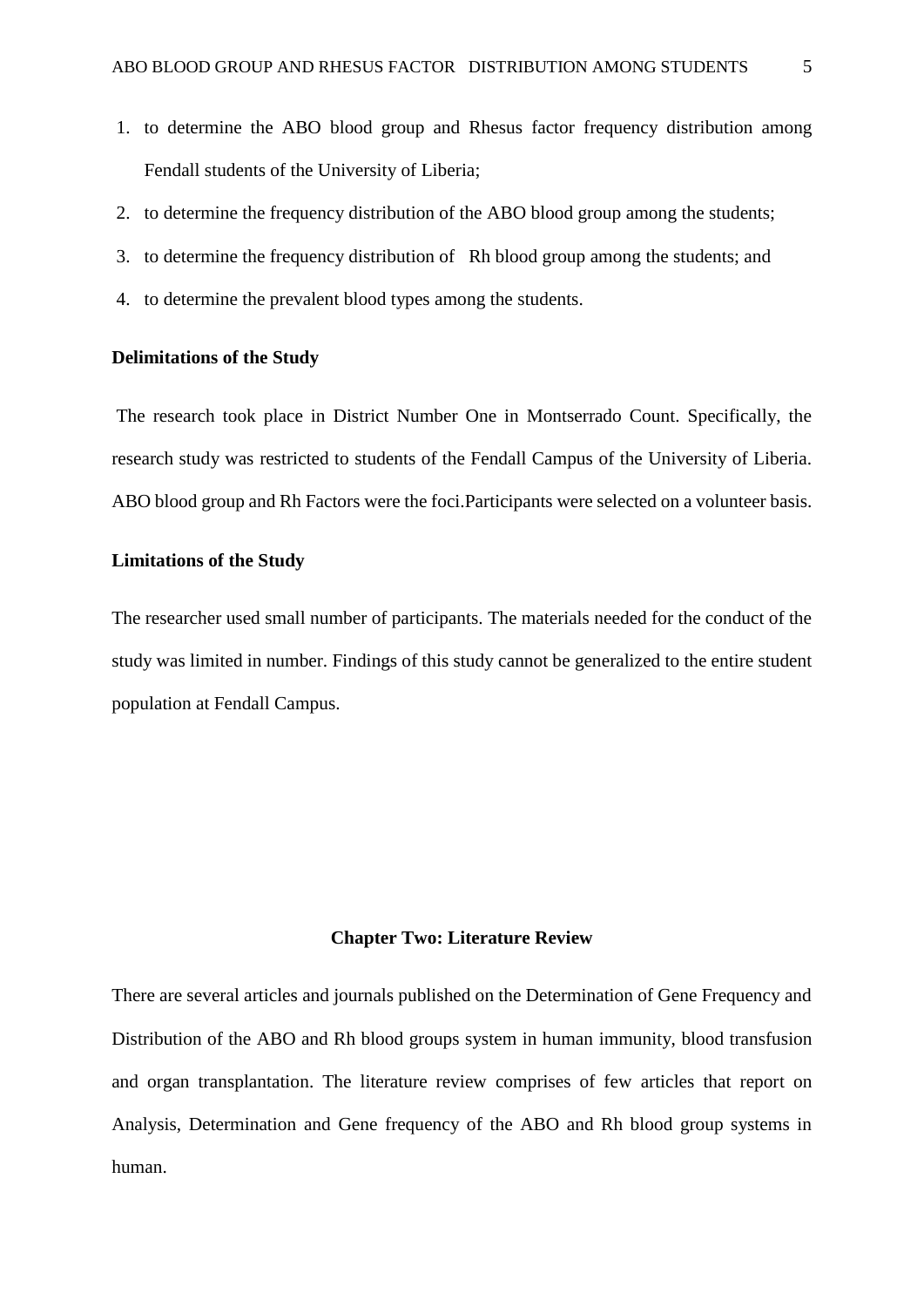## **Analysis of the Blood Type and Group among Undergraduate Physics Students of Dilla University, Ethiopia**

Atire(2015) reported in the Journal of Hereditary Genetics the analysis of the blood type and group among undergraduate physics students of Dilla University, Ethiopia. Blood samples were taken from the voluntary Physics students of Dilla University and test was carried on various ethnic groups. The researcher observed that blood groups vary among each ethnic group. The distribution of blood group O was the highest with percentage frequency of 38.33, 29.44 and 28.88%, followed by blood group A and blood group B, and the least percentage frequency is that of blood group AB with 3.33% among each ethnic groups. The highest Rhblood types were 91.66% Rh-positive blood types followed by 8.34% Rh-negative blood types.

# **A hospital based study to find the distribution of ABO and Rh blood group in the local population of Sikkim, NorthEastern India**

Mathur et. al (2017) reported in the Journal of Public Health the distribution of blood groups (ABO and Rh) subtypes A1, A2, A1B & A2B and Bombay blood group in the local population of Sikkim. A total of 262 blood samples were collected over a period of two months from voluntary blood donors, which included hospital staff, visitors and patients and local inhabitants of Sikkim. Their result show that out of the total sample the most common blood group was O blood group comprising 34.73% followed by B group (28.24%), A (22.91%) and AB (14.12%). 98.4% of the total samples were Rh positive. Blood group A and AB were further sub-typed the distribution of A1 antigen was 98.3% and A1B was 89.7% respectively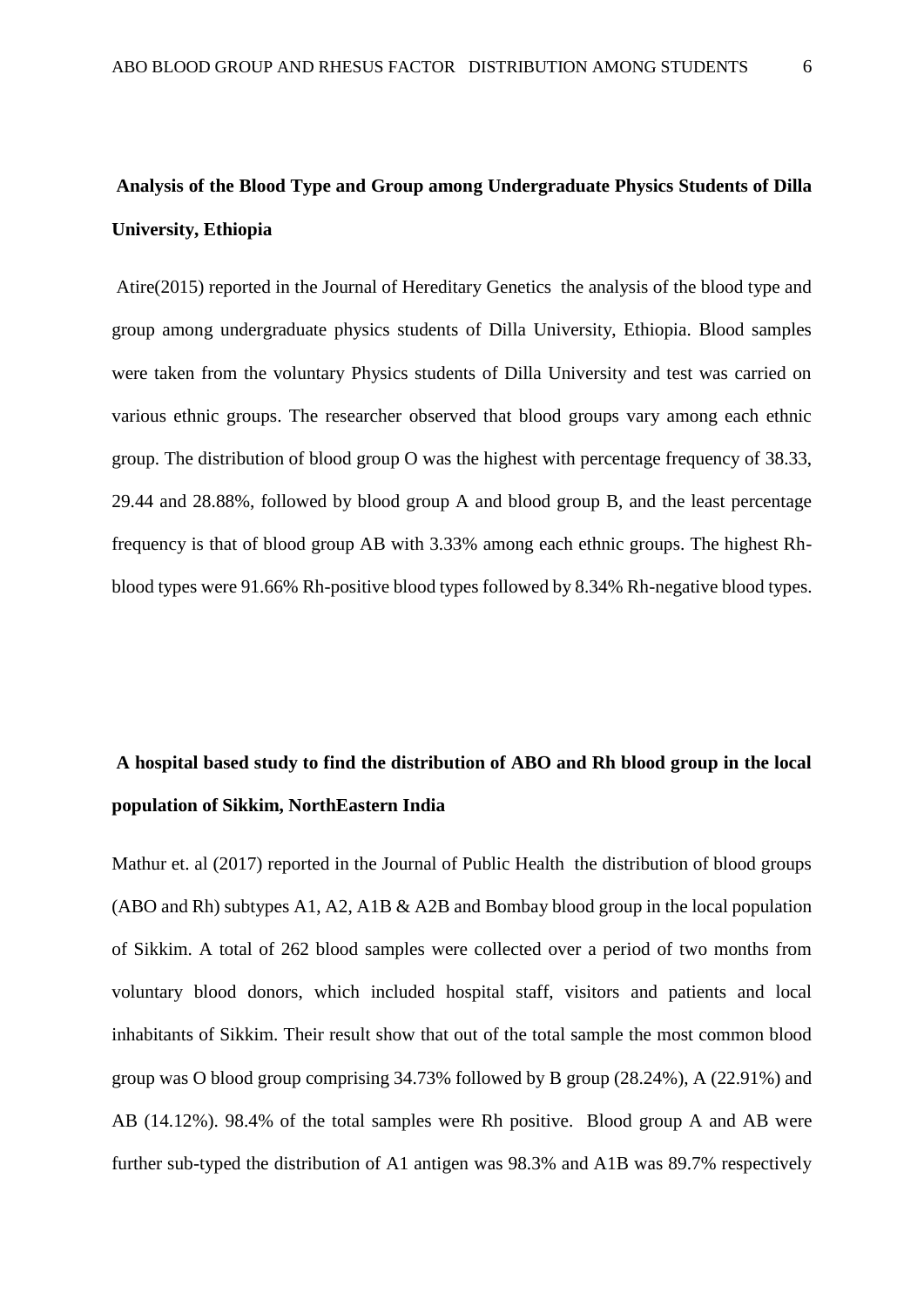among A and AB blood groups. According to the result, the distribution of Blood group O was highest in the study region closely followed by B, A and AB. Almost all the samples showed positivity for Rh.

# **Blood Groups Distribution and Gene Diversity of the ABO and Rh (D) Loci in the Mexican Population**

The Blood Groups Distribution and Gene Diversity of the ABO and Rh (D) Loci in the Mexican Population were reported in BioMed Research International. The researcher tested the Blood groups in 271,164 subjects from 2014 to 2016.The ABO blood group was determined by agglutination using the antibodies anti-A, Anti-B, and Anti-D for the Rh factor, respectively. They discovered that the overall distribution of ABO and Rh (D) groups in the population studied was as follows: O: 61.82%; A: 27.44%; B: 8.93%; and AB: 1.81%. For the Rh group, 95.58% of people were Rh(D),and 4.42% were Rh(d).

## **Distribution of ABO and Rh-D blood groups in the Benin area of Niger-Delta: Implication for regional blood transfusion**

According to the report of Enosolease *et. Al* (2008) in the Asian Journal of Transfusion on the Distribution of ABO and Rh-D Blood Groups in the Benin Area of Niger-Delta, O was the most frequent distributed phenotype in the study population with a percent of 53.22%, followed by group A with 23.74%. Rh negative was reported to be 5.46%, while Positive was 94. 54%.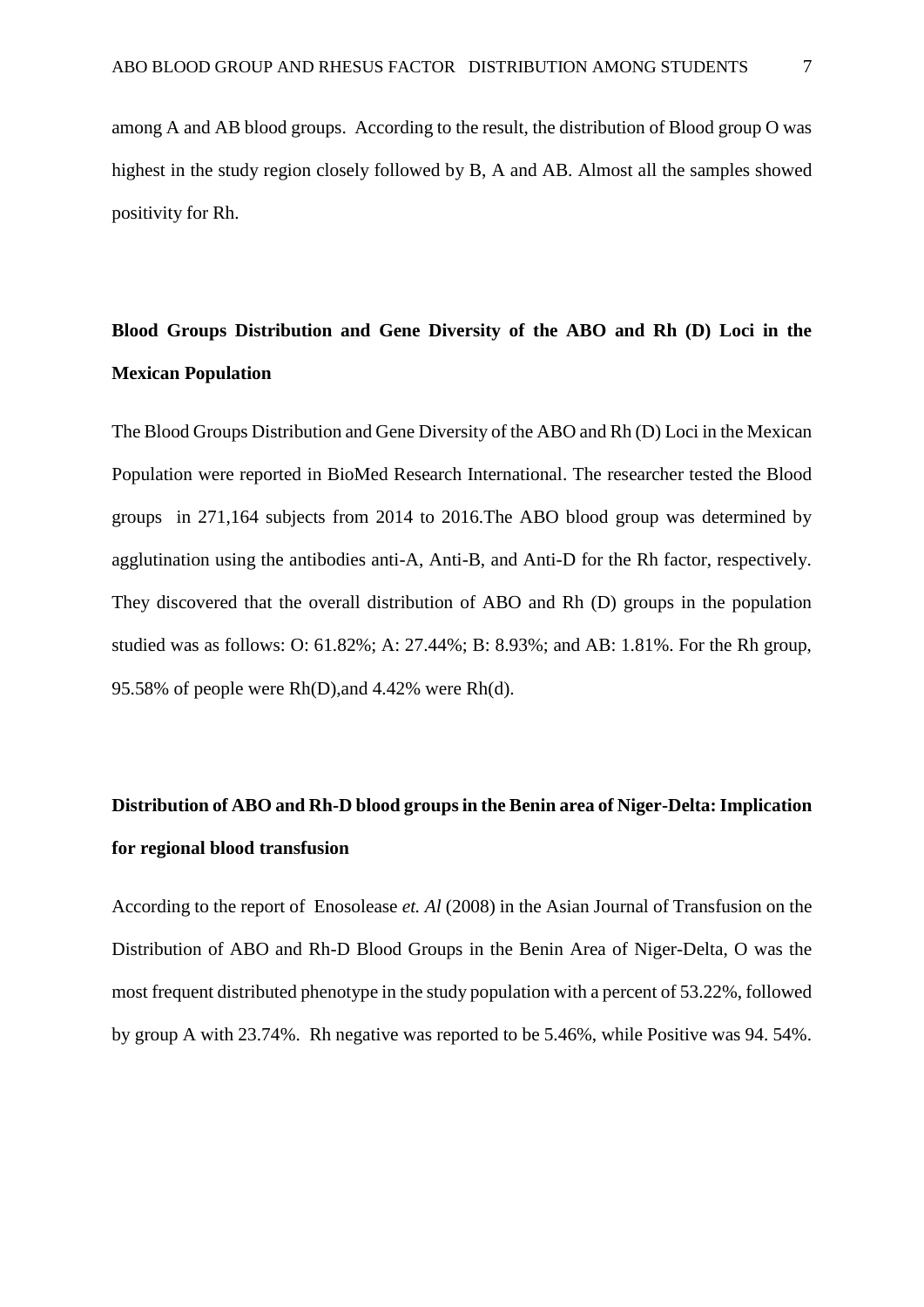#### **Chapter Three: Research Methodology**

#### **Research Setting**

This research will be conducted on the Fendall Campus of the University of Liberia in November, 2018. Test to determine the ABO Blood group and Rhesus factor among volunteer dormitory students was performed at the General laboratory of the Department of Biological sciences, Fendall Campus, University of Liberia in November, 2018.

#### **Materials & Methods**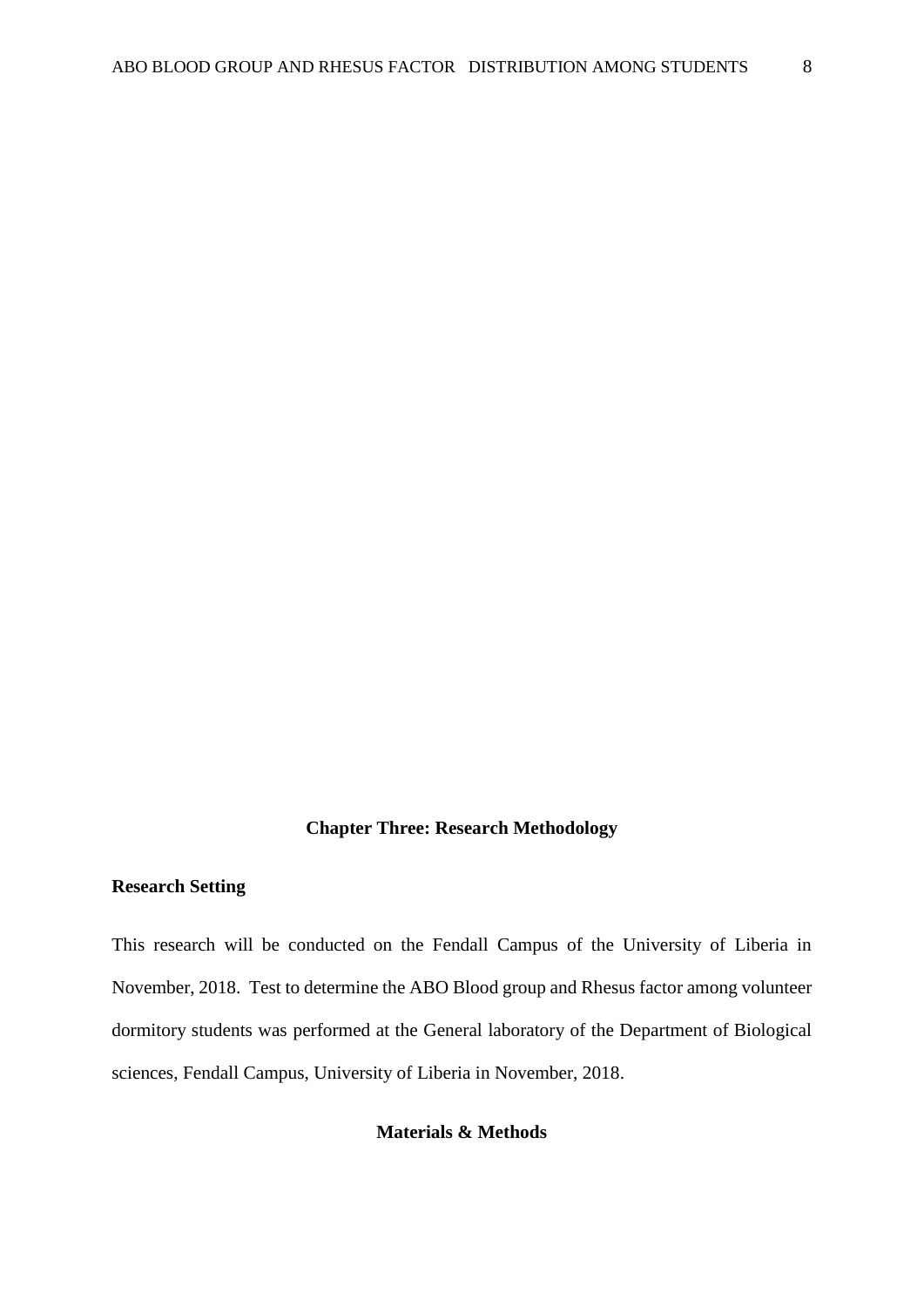#### **Study Design**

A cross-sectional study was conducted on Fendall Campus students who volunteered to participate in the exercise.

#### **Population/ Sample Size of the Study**

The selection of participants was performed using a nonprobability sampling as each individual volunteered to donate. The study was conducted on twenty five (25) volunteer students.

#### **Blood Sample Collection Method**

The ABO and Rh-blood group's tests Blood samples from each donor was taken by using 70% alcohol pads and piercing the fingers of donors with sterile disposable lancets.

#### **Screening method**

Test to determine the ABO Blood group and Rhesus factor among blood donors was done at the General laboratory of the Department of Biological Sciences, Fendall campus, University of Liberia. The slide method was used to determine blood types. ABO blood groups were determined from each sample by agglutination using Anti-A and Anti-B and Anti-AB antibodies and Rh factors were determined by agglutination using Anti-D antibody on the slides.

#### **Data Analysis Procedure**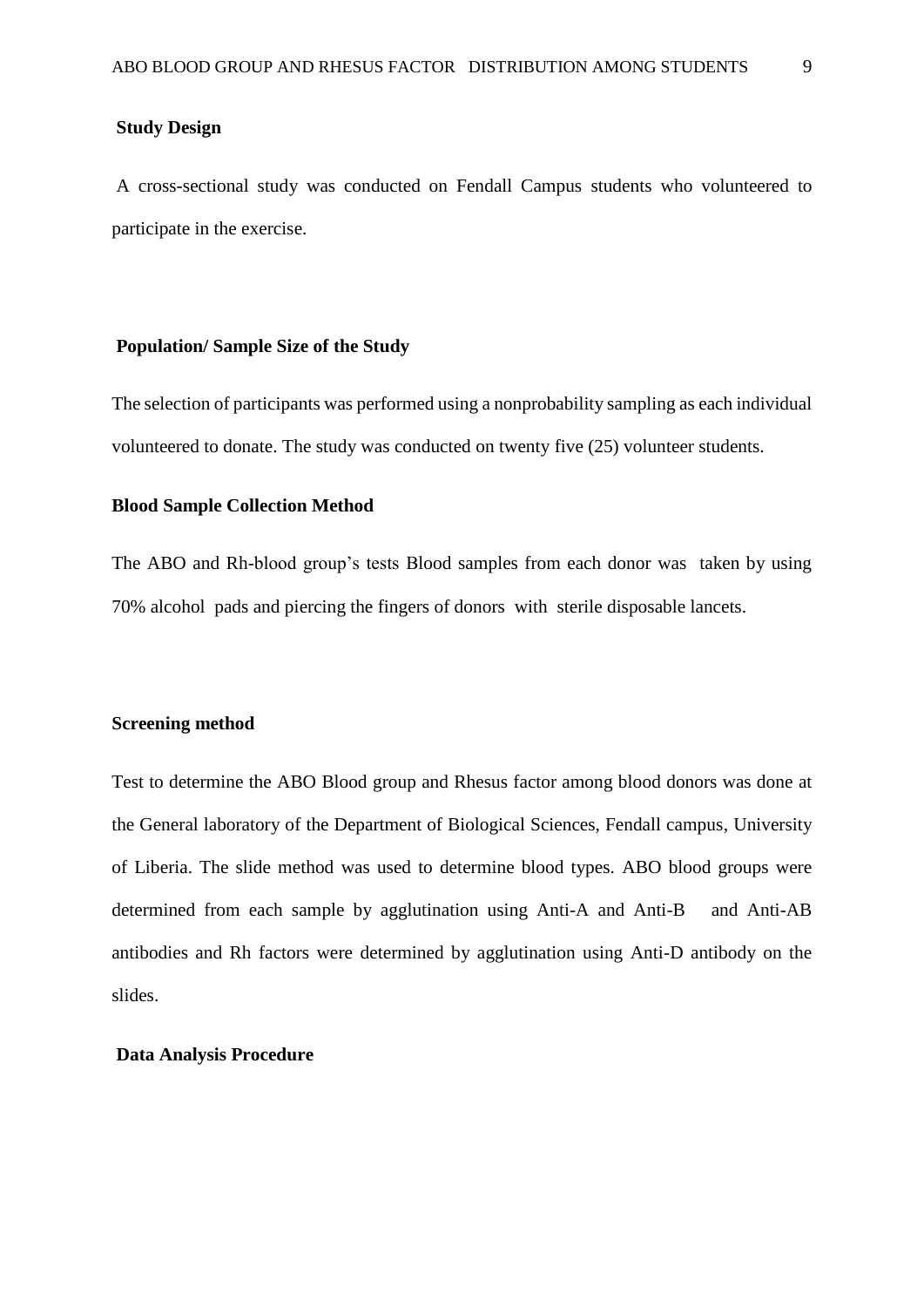Data collected from the study on the ABO Blood group and Rh factor distribution among Fendall Dormitory students are reported simple percentage tables using Microsoft word 2010 and Microsoft Excel 2010.

#### **Chapter Four: Result and Discussion**

#### **Result**

The results depict the distribution of ABO blood groups and Rh blood group among volunteer students of university of Liberia, Fendall campus. The study included 25 samples collected from volunteer student of Fendall dormitory, University of Liberia. Out of the total sample, the most prevalent blood group was O group [52%], followed by A group [24%], and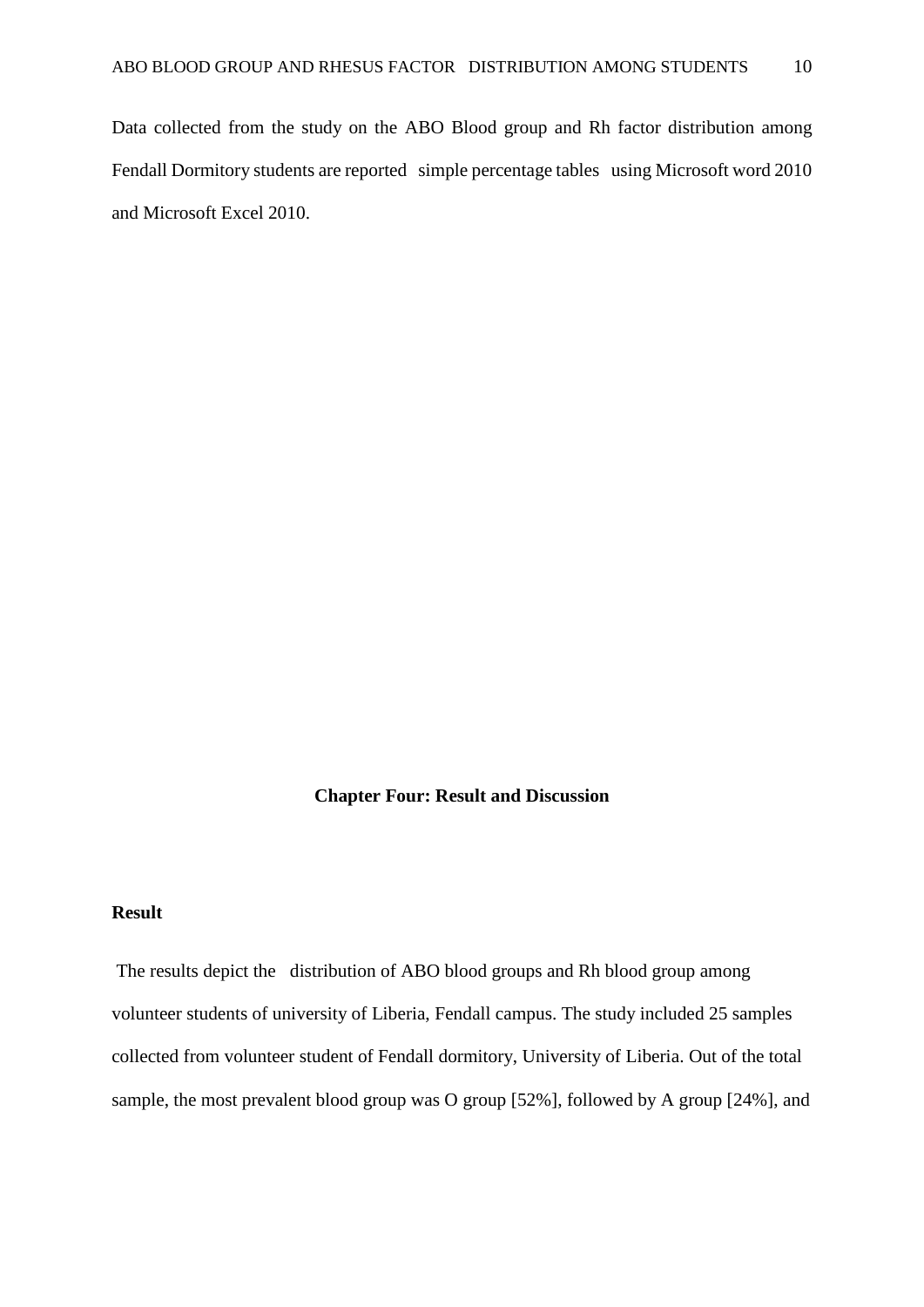B (16%) as shown in tables I and three. Additionally, Rh positive was 96% and negative was 4% as seen in table II.

Table I: ABO Blood Group Distribution

| <b>ABO Blood Group</b> | frequency      | Percentage |
|------------------------|----------------|------------|
| $\mathbf{A}$           | 6              | 24         |
| $\, {\bf B}$           | $\overline{4}$ | 16         |
| AB                     | $\overline{2}$ | 8          |
| $\overline{O}$         | 13             | 52         |
| <b>TOTAL</b>           | 25             | 100        |

Table II: Rhesus factor Distribution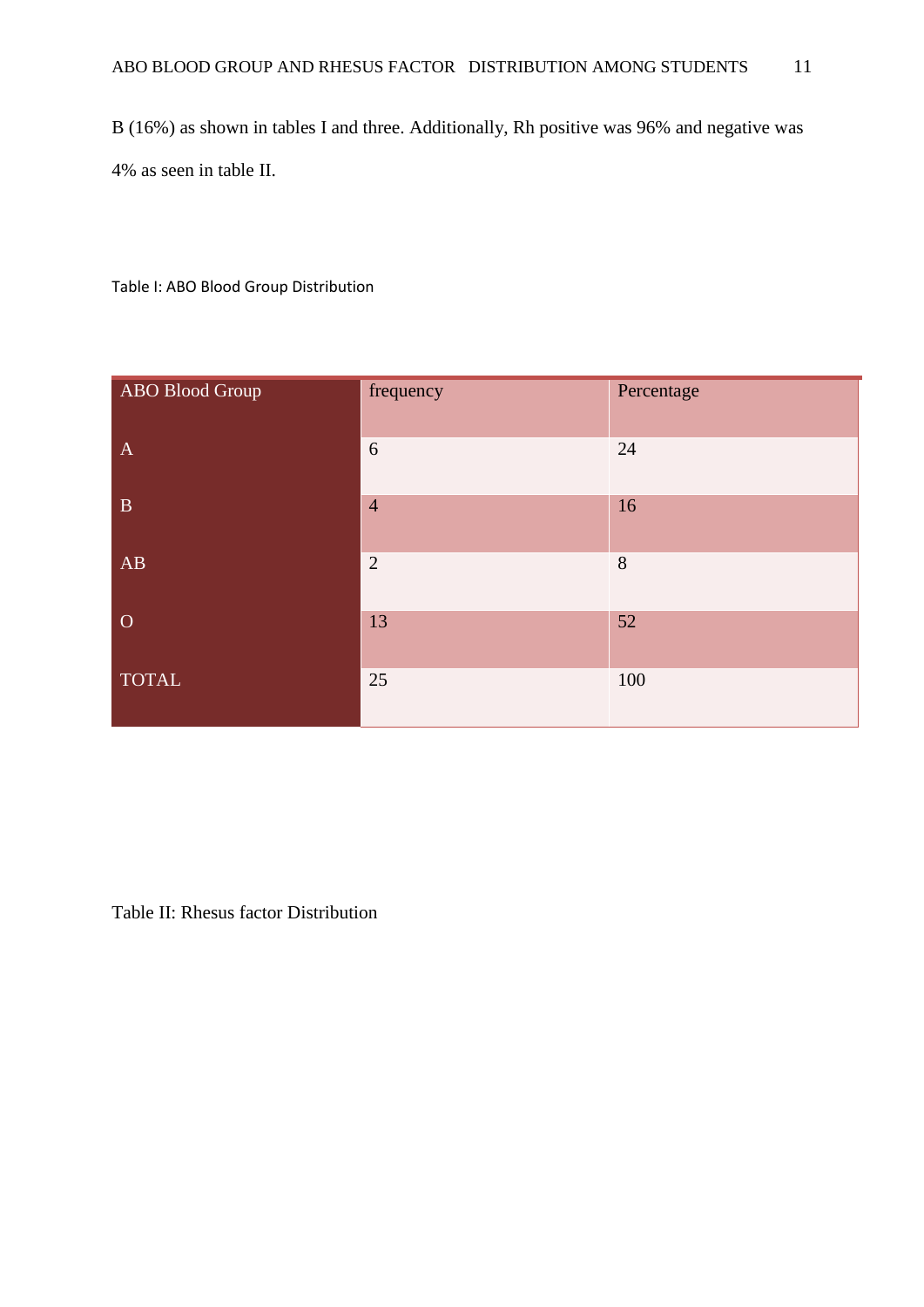

### Table III: ABO & Rh Blood Groups Distribution

| <b>Blood group</b> | <b>Frequency</b> | <b>Percentage</b> |
|--------------------|------------------|-------------------|
|                    |                  |                   |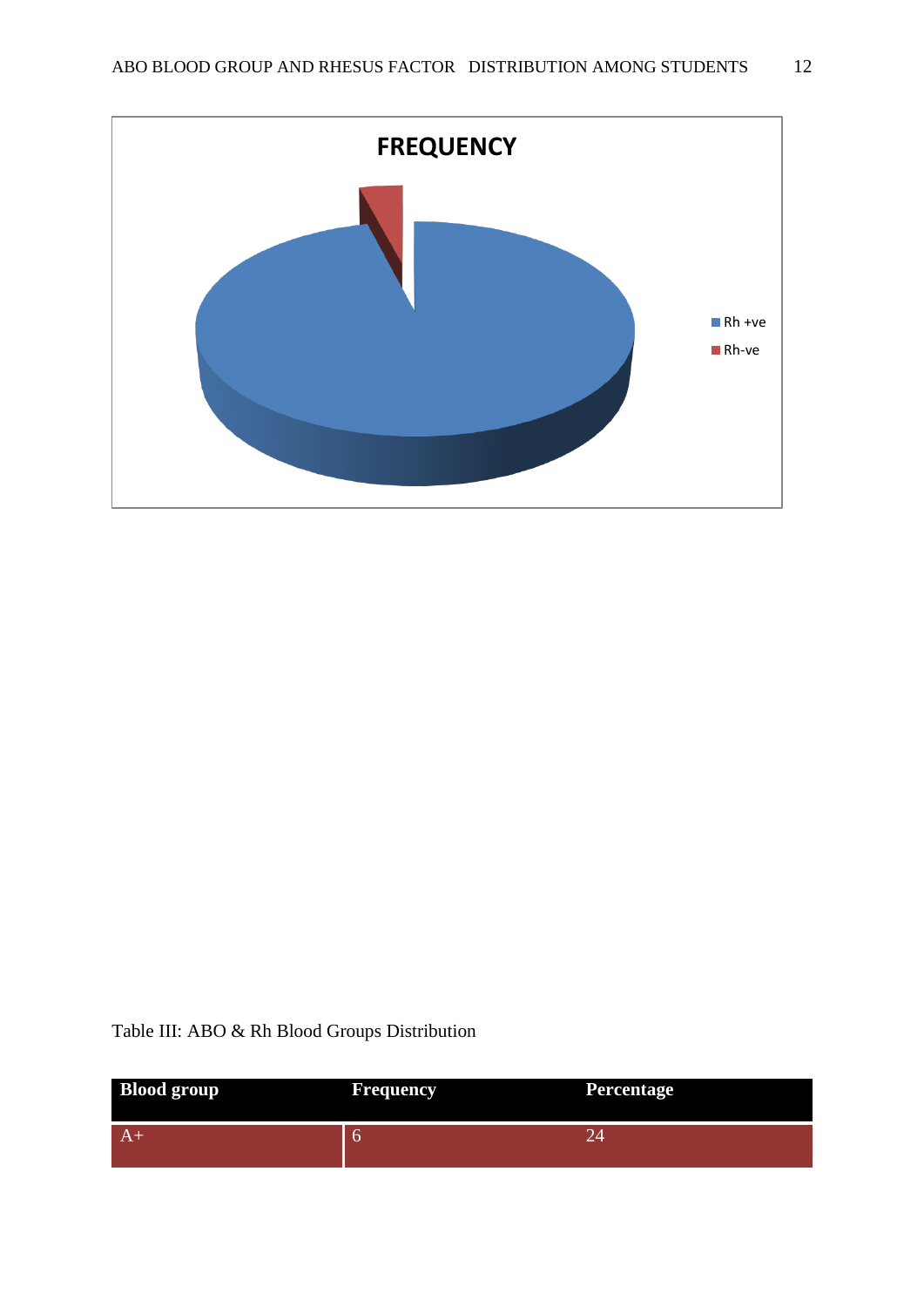| $A-$            | $\overline{0}$  | $\overline{0}$ |
|-----------------|-----------------|----------------|
| $B+$            | $\overline{4}$  | 16             |
| $B-$            | $\overline{0}$  | $\overline{0}$ |
| $AB+$           | $\overline{2}$  | $8\phantom{1}$ |
| $AB-$           | $\overline{0}$  | $\overline{0}$ |
| $\overline{O+}$ | 12              | 48             |
| $O-$            | $\mathbf{1}$    | $\overline{4}$ |
| <b>TOTAL</b>    | $\overline{25}$ | $100\,$        |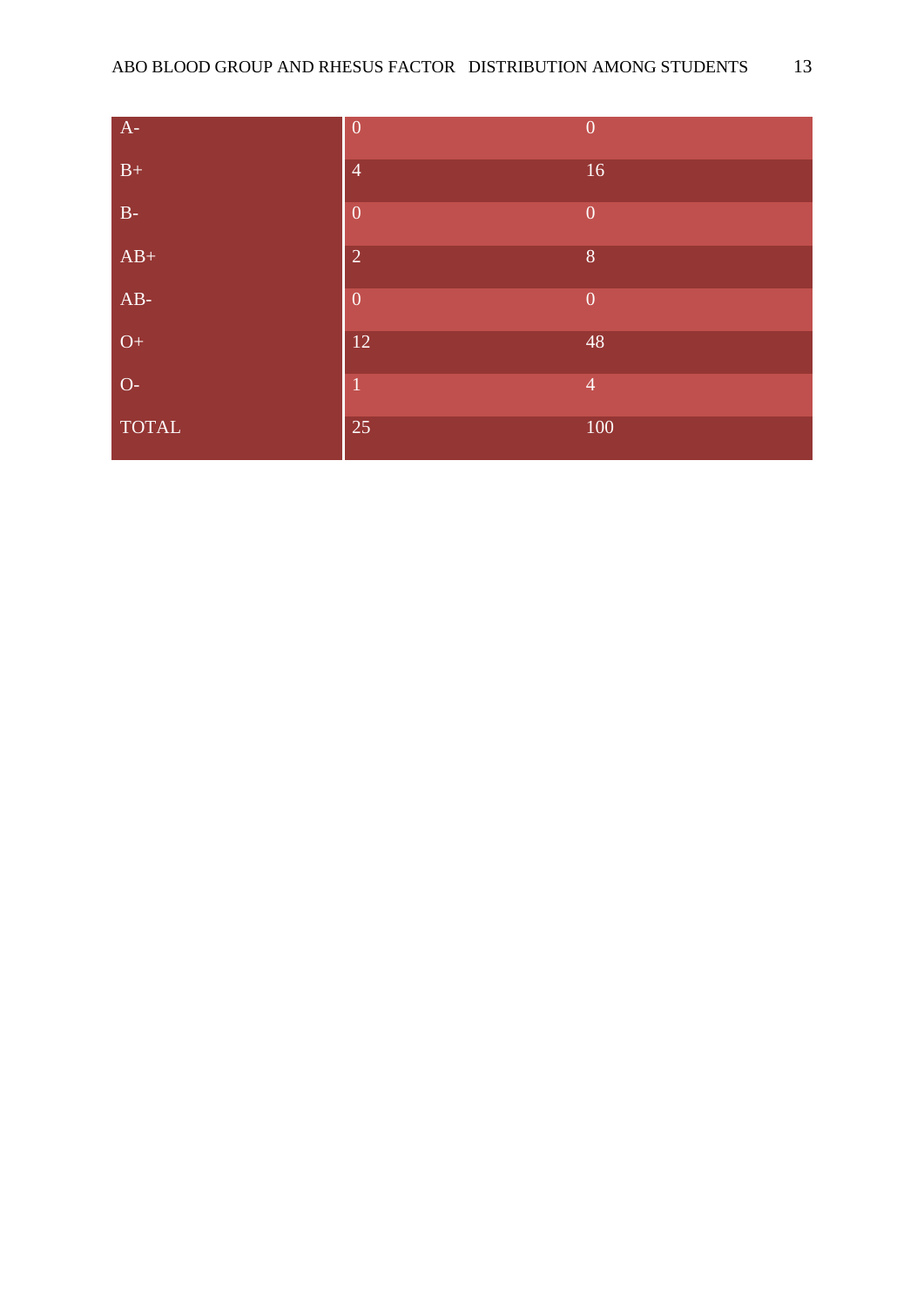#### **Discussion**

The Distribution of ABO blood groups varies among donors' population. As indicated in table I, the distribution of blood group O was the highest with percentage 52%, followed by blood group A (24%) and blood group B (16%).

Similarly, Canizalez-Román et *al*, (2018) stated that the overall distribution of ABO in the population studied was as follows: O: 61.82%; A: 27.44%; B: 8.93%; and AB: 1.81%. Futhermore, Enosolease *et al.* (2008) reported that the distribution of ABO the group 'O' (53.22%) is the most frequently encountered phenotype in that the distribution of ABO. These studies showed that the most prevalent blood group was O follow by A and B.

Out of the total 25 samples, it was seen that 24 were Rh positive which comes out to be 96% while only one (1) was Rh negative as depicted in table II. This observation also correlates with the Atire which showed the high number of Rh positive subjects. Moreover, Canizalez-Román et al, (2018) arrived at a similar result where 95.58% of people were Rh (D), and 4.42% were Rh (d)*.* The prevalence of Rh positive and negative subjects is quite similar to that found in Mexico, Ethiopia as well as the rest of the world.

#### **Chapter Five: Conclusion and Recommendation**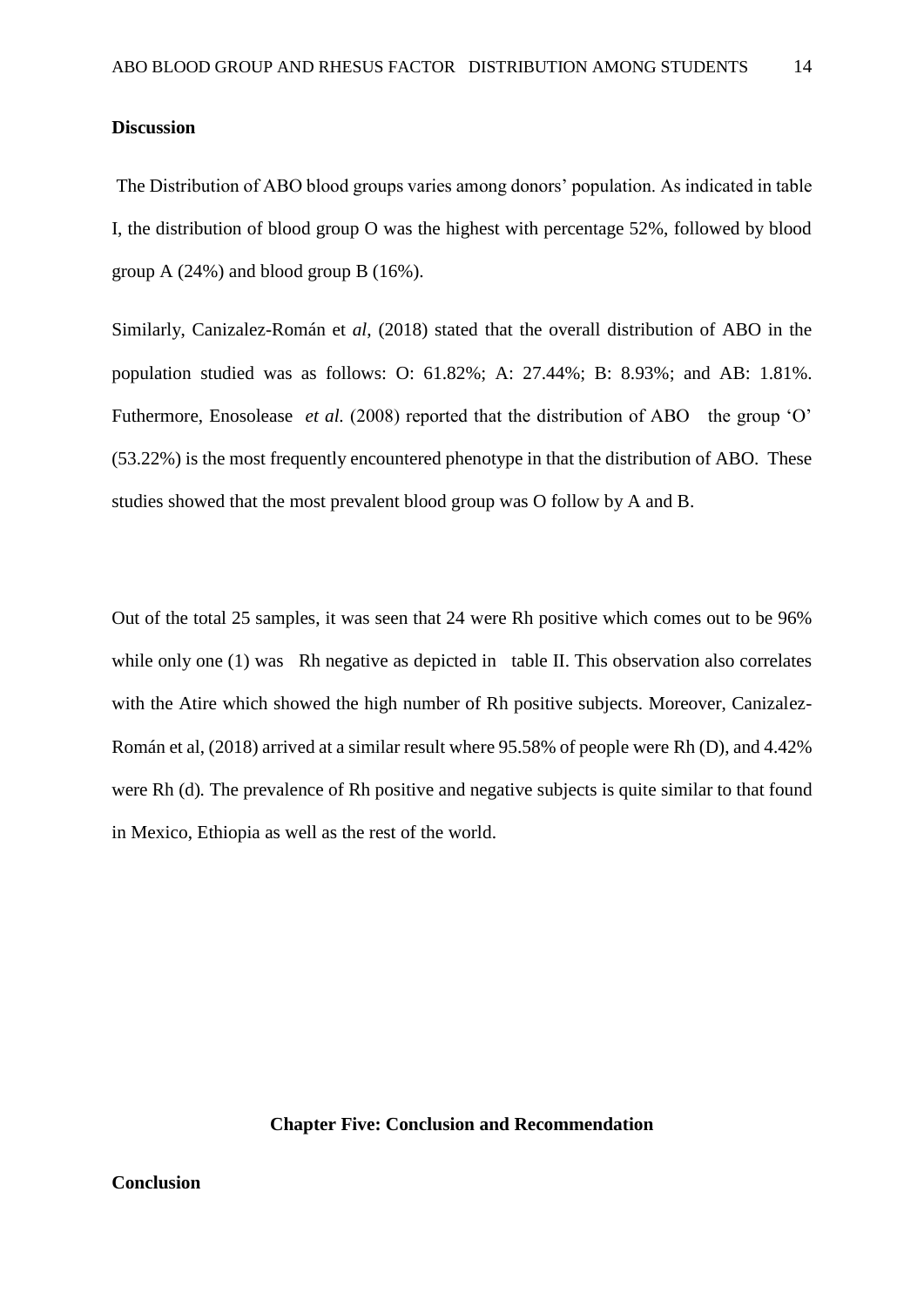This study concludes that the gene frequency distribution of Blood group  $O+$  is highest among participating students and is closely followed by A+ and B+. Almost all the samples showed positivity for Rh. The distribution of Rh negative is very low among the volunteer students. Meanwhile there is a need for a study on a larger population to be done as this was carried on a smaller population.

#### **Recommendation**

There following are hereby recommended:

- Appropriate health institution in the study area to keep track of potential blood donors
- Establishment national programs that speed up blood donation and transfusions needed in clinical practice.

#### **REFERENCE:**

Adrián Canizalez-Román, Abraham Campos-Romero, José A. Castro-Sánchez, Mario A. López-Martínez, Francisco J. Andrade-Muñoz, Cinthia K. Cruz-Zamudio, Tania G. Ortíz-Espinoza, Nidia León-Sicairos, Alma M. Gaudrón Llanos, Jorge Velázquez-Román, Héctor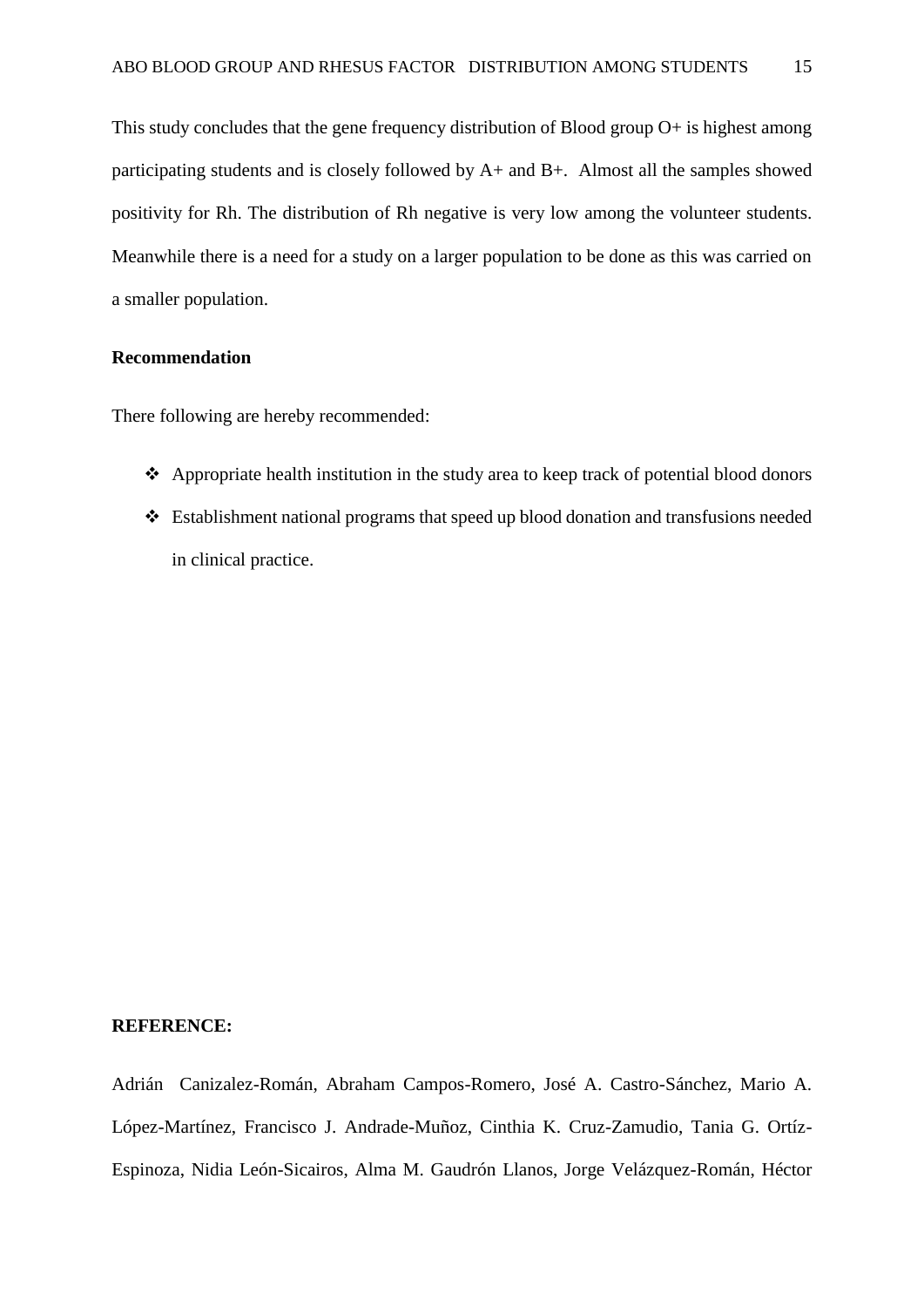Flores-Villaseñor, Secundino Muro-Amador, Jesús J. Martínez-García, and Jonathan Alcántar-Fernández(2018). Blood Groups Distribution and Gene Diversity of the ABO and Rh (D) Loci in the Mexican Population: *BioMed Research International, Vol.* 1925619

Atire, F.A (2015). Analysis of the Blood Type and Group among Undergraduate Physics Students of Dilla University, Ethiopia: *Hereditary Genet 4*: 140. doi:10.4172/2161- 1041.1000140

Adeyemo O. A and Soboyejo O. B (2006). Frequency distribution of ABO, RH blood groups and blood genotypes among the cell biology and genetics students of University of Lagos, Nigeria: *Afr J Biotechnol* 5: 2062-2065.

Bangham J. (2014). "Blood groups and human groups: Collecting and calibrating genetic data after World War Two," Studies in History and Philosophy of Science PartC :*Studies in History and Philosophy of Biological and Biomedical Sciences*,vol.47,pp.74– 86,2014. 4.

Dean, Laura (2005). Blood Groups and Red Cell Antigens. Bethesda, MD, USA: *National Center* for Biotechnology *Information* (NCBI), *National Library of Medicine, National Institutes of Health*. Retrieved 19 February 2016.REF,

Daniels, G.L. , Fletcher, A. , Garratty, G. , Henry, S. , Jorgensen, J. , Judd, W.J , Levene, C. , Lomas-Francis, C. , Moulds, J.J. , Moulds, J.M , Moulds, M. , Overbeeke, M. , Reid, M.E , Rouger P , Scott M , Sistonen, P. , Smart, E. , Tani, Y. , Wendel, S. and Zelinski, T.(2004) . Blood group terminology : from the International Society of Blood Transfusion committee on terminology for red cell surface antigens. *Vox Sang*. ;87:304–16

Enosolease Mathew Ebose. and Bazuaye Godwin Nosa.(2008) Distribution of ABO and Rh-D blood groups in the Benin area of Niger-Delta: Implication for regional blood transfusion: *Asian J Transfus Sci*.; 2(1): 3–5.doi: 10.4103/0973-6247.39502